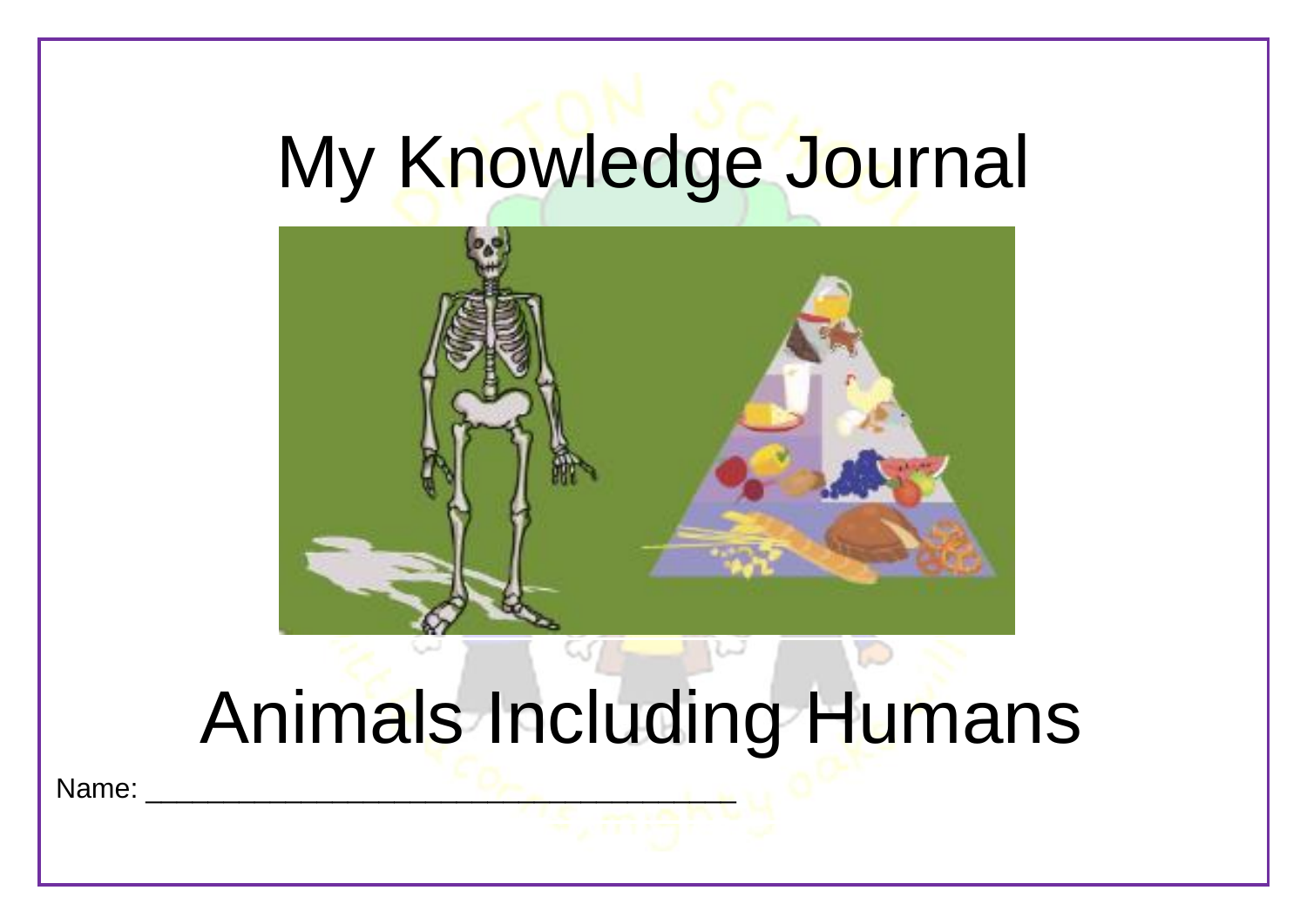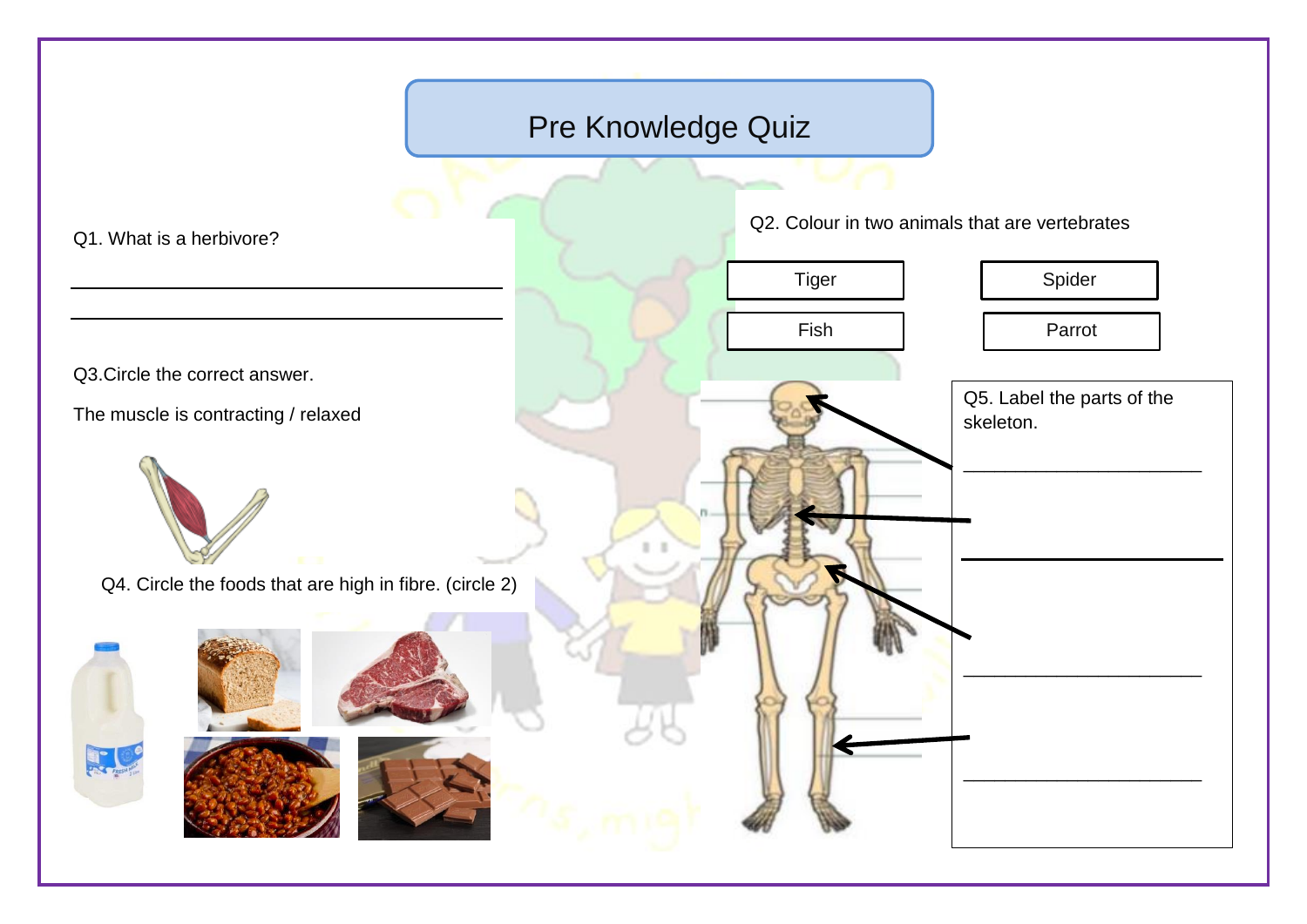### Animal Including Humans Knowledge Organiser

#### What should I already know?

- Found out about and described the basic needs of animals, including humans, for survival (water, food and air)
- Described the importance for humans of exercise, eating the right amounts of different types of food, and hygiene
- How to identify and classify, and how to use observations to suggest answers to questions
- How to observe using simple equipment and perform simple tests
- How to gather and record data to answer simple question.

#### A Balanced Diet

A balanced diet is an important part of maintaining good health and can help you feel your best. This mean eating a wide variety of foods in the right portions, and consuming the right amount of food and drink to maintain a healthy body weight. People should try and follow the eat well plate and try and eat 5 portions of fruit and vegetables a day.

| <b>Key Vocabulary</b> |                                                                                                                                             |
|-----------------------|---------------------------------------------------------------------------------------------------------------------------------------------|
| <b>Herbivore</b>      | A herbivore is an animal that gets its energy from eating<br>plants, and only plants.                                                       |
| Carnivore             | A carnivore is an animal that gets food from killing and<br>eating other animals.                                                           |
| Omnivore              | An omnivore is a kind of animal that eats either other<br>animals or plants.                                                                |
| Vertebrate            | A vertebrate is an animal with a spinal cord.                                                                                               |
| Invertebrate          | Invertebrates are animals without a backbone or bony<br>skeleton.                                                                           |
| <b>Skeleton</b>       | A skeleton is the hard structure that protects the internal<br>organs of a living thing                                                     |
| Food groups           | A food group is a collection of foods that share similar<br>nutritional properties                                                          |
| <b>Balanced diet</b>  | a diet consisting of a variety of different types of food and<br>providing adequate amounts of the nutrients necessary<br>for good health.  |
| Carbohydrate          | Carbohydrates are the sugars, starches and fibres found<br>in fruits, grains, vegetables and milk products.                                 |
| Protein               | Protein is essential to building muscle. It is found in<br>animal products, though is also present in other sources,<br>such as nuts.       |
| Fats                  | The body uses fats as fuel. A moderate amount is need in<br>the diet for good health.                                                       |
| Sugar                 | Sugar can be found in many foods. It is a source of<br>energy for the body. Sugar should be limited in the diet as<br>it can effect health. |
| Calcium               | Calcium help build bones and teeth and keep them<br>healthy. It also helps muscle growth and repair.                                        |
| Dairy                 | Dairy is a product made from milk. It can include cheese,<br>butter, cream and yogurt.                                                      |
| Spine                 | The spine or vertebrate is the back bone of a human.                                                                                        |
| <b>Muscle</b>         | Muscle is a soft tissue around the bones that allows<br>animals to move.                                                                    |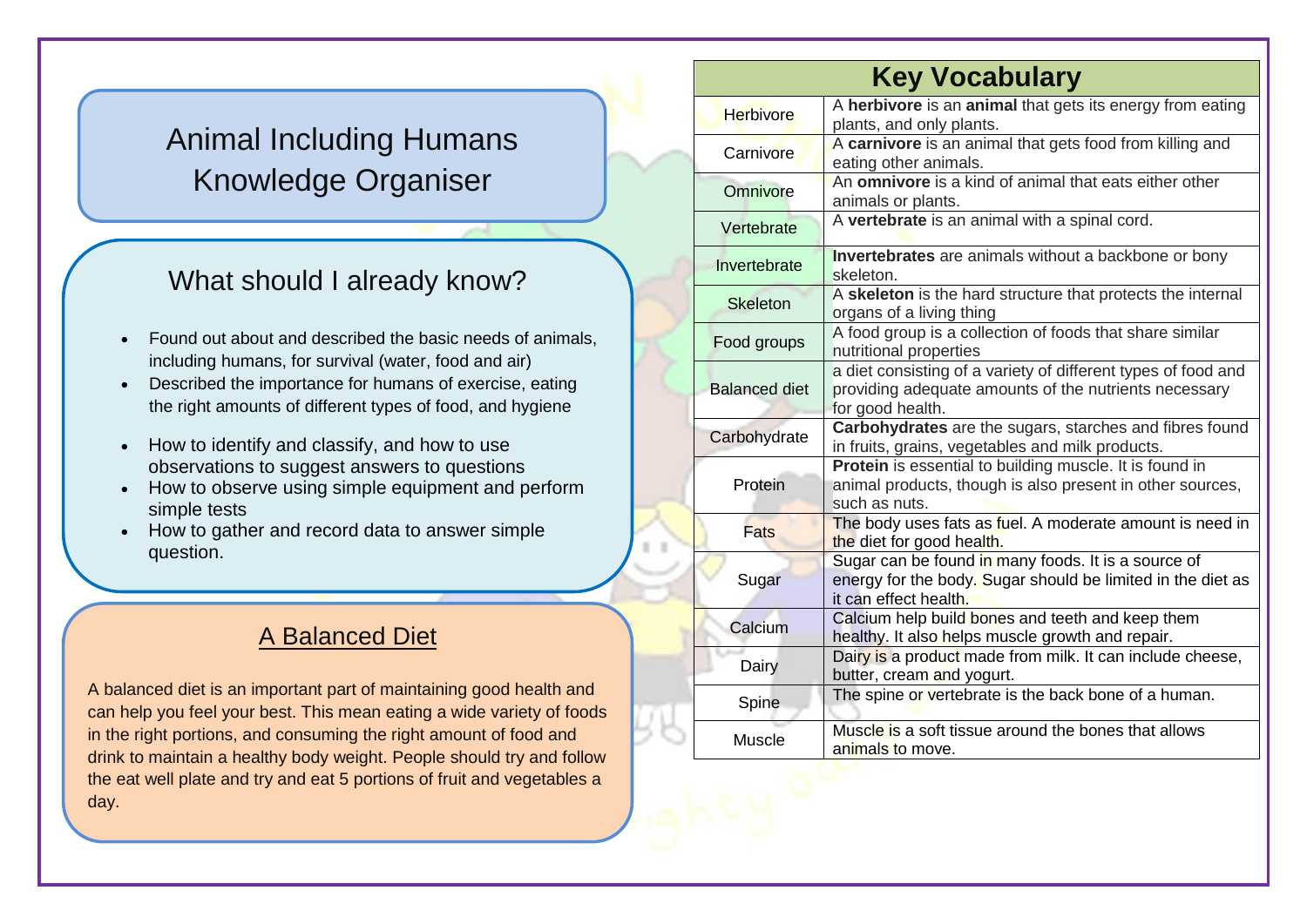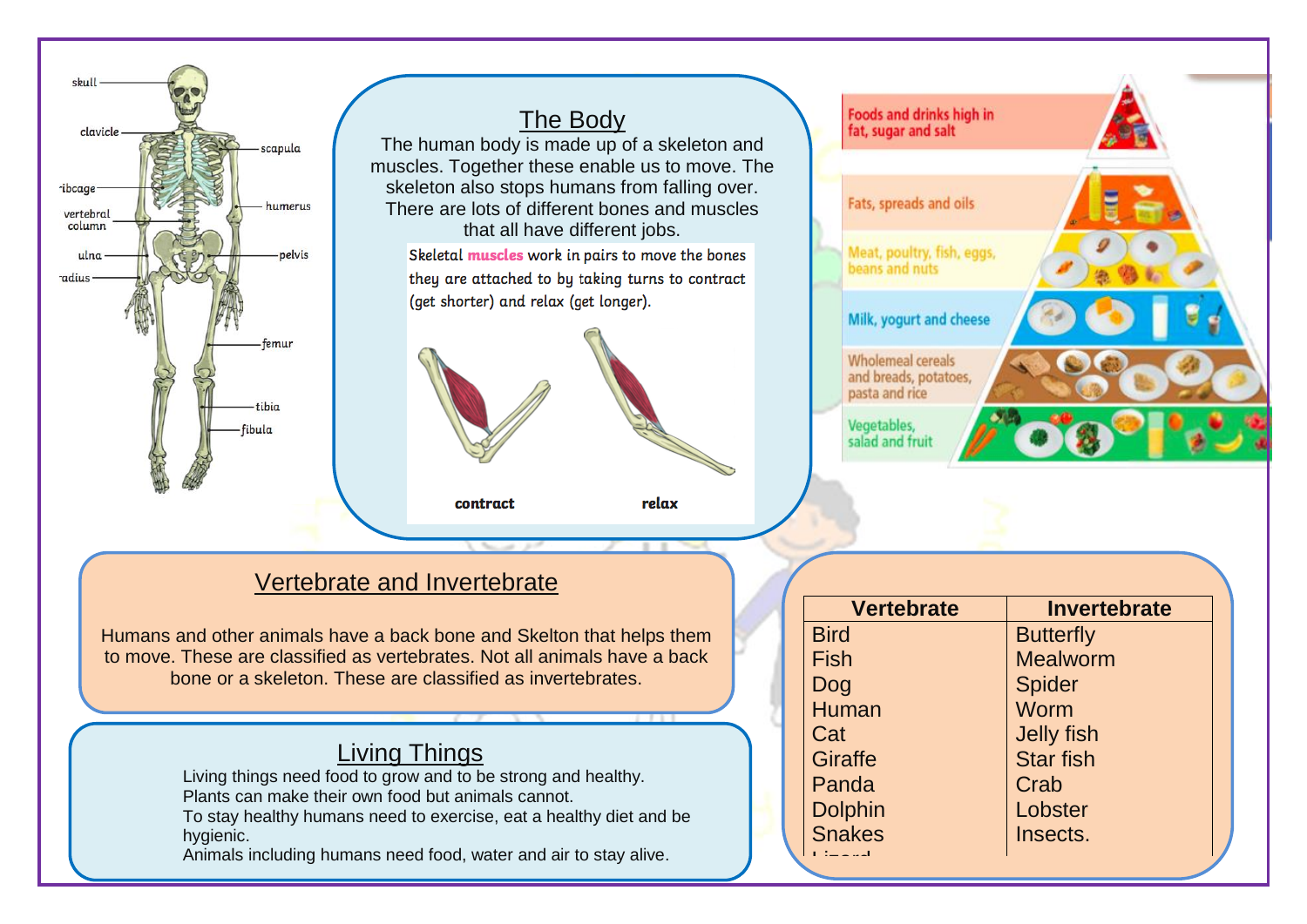## My Knowledge Builder

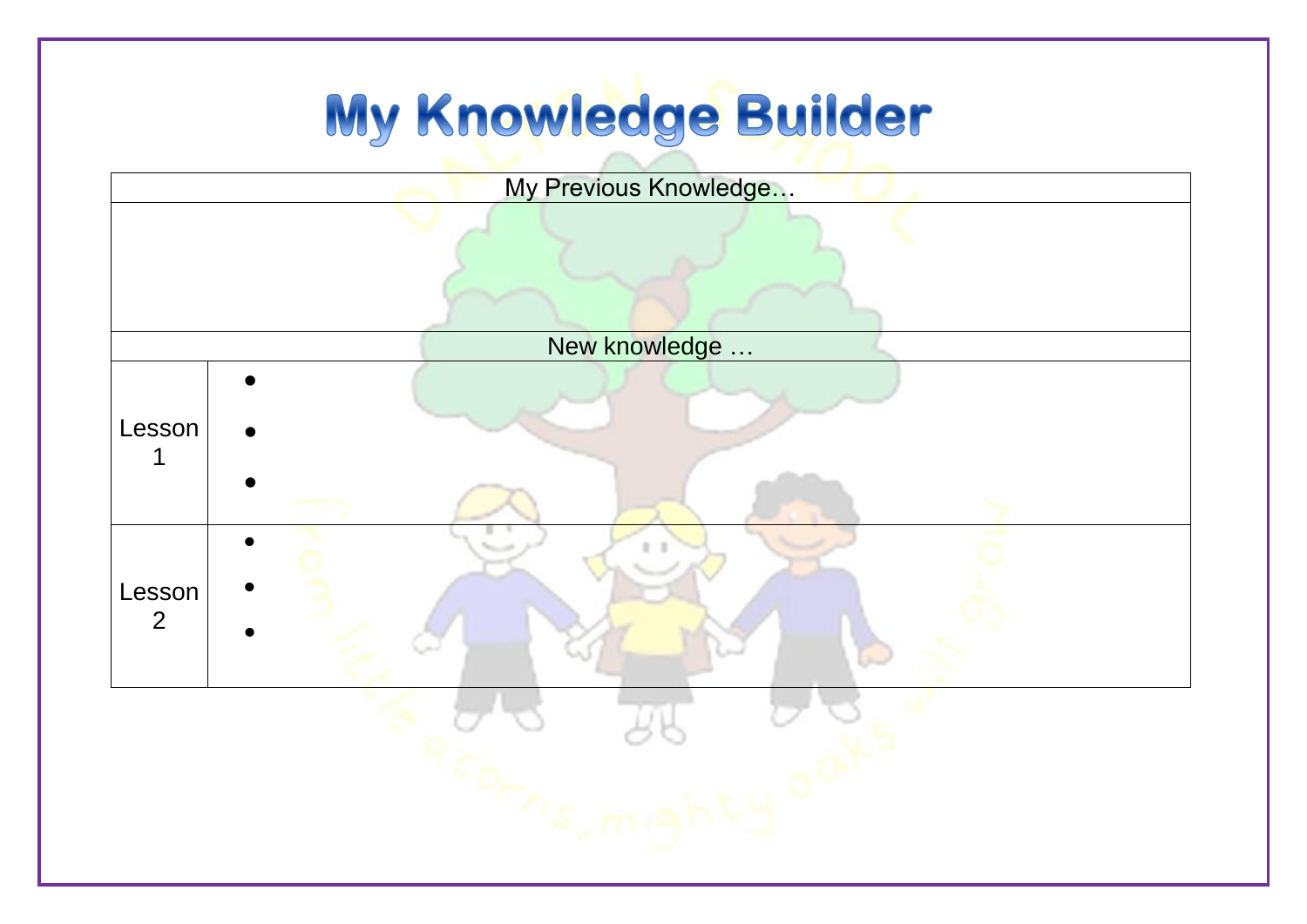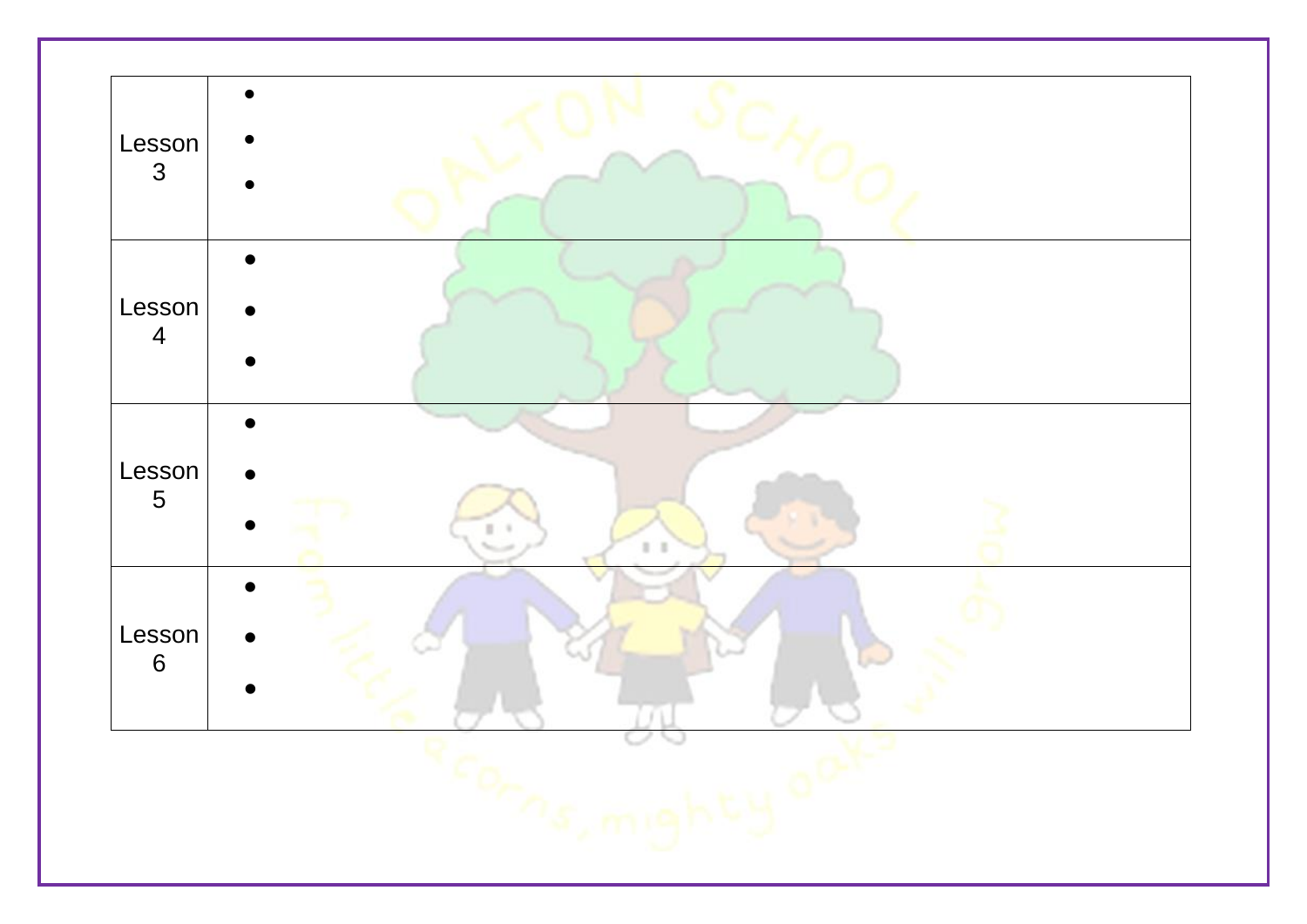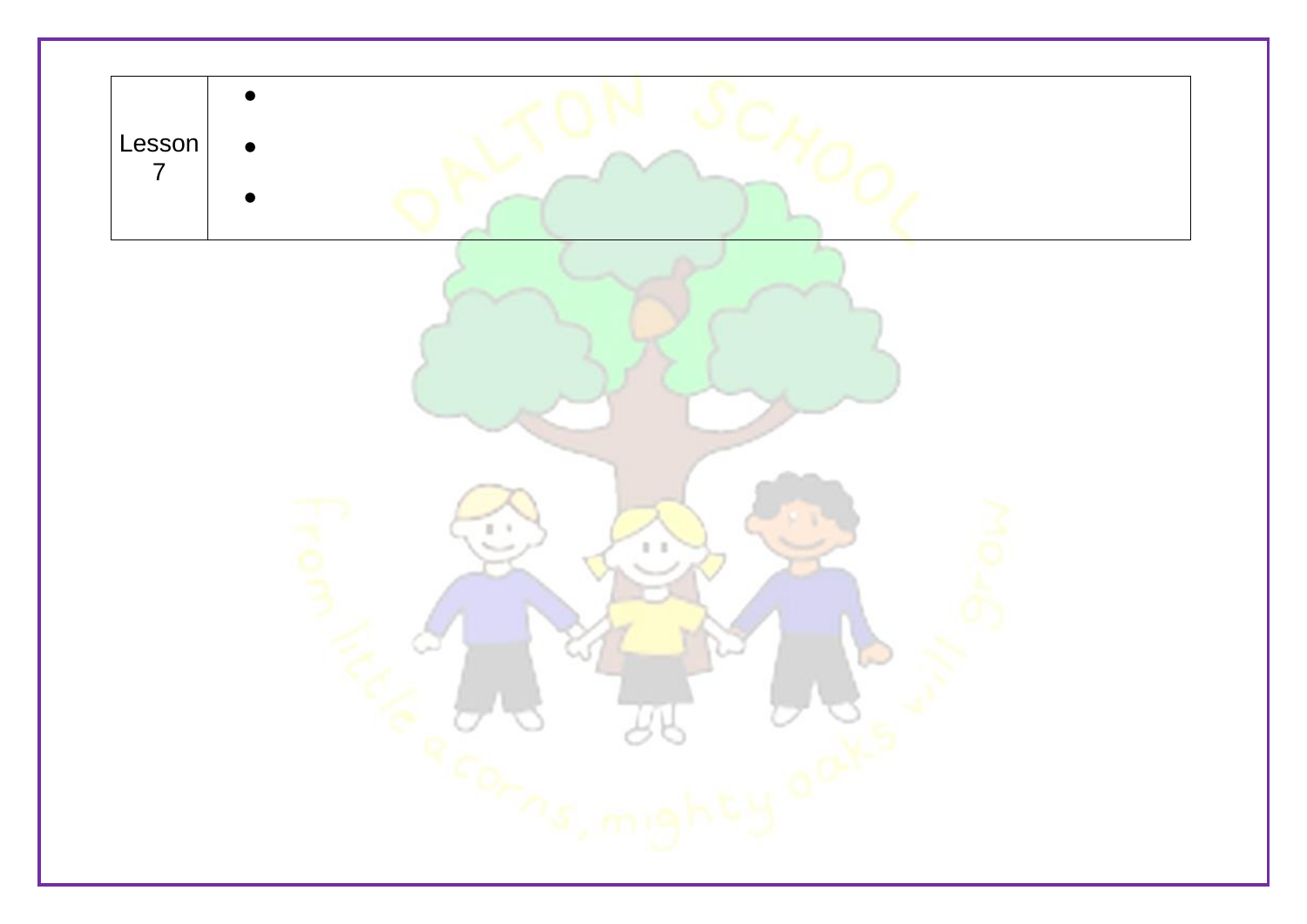### Pre Knowledge Quiz

Q1. What is a herbivore?

Q3. Circle the correct answer The muscle is contracting / relaxed



Q4. Circle the foods that are high in fibre. (circle 2)



Q2. Colour in two animals that are vertebrates